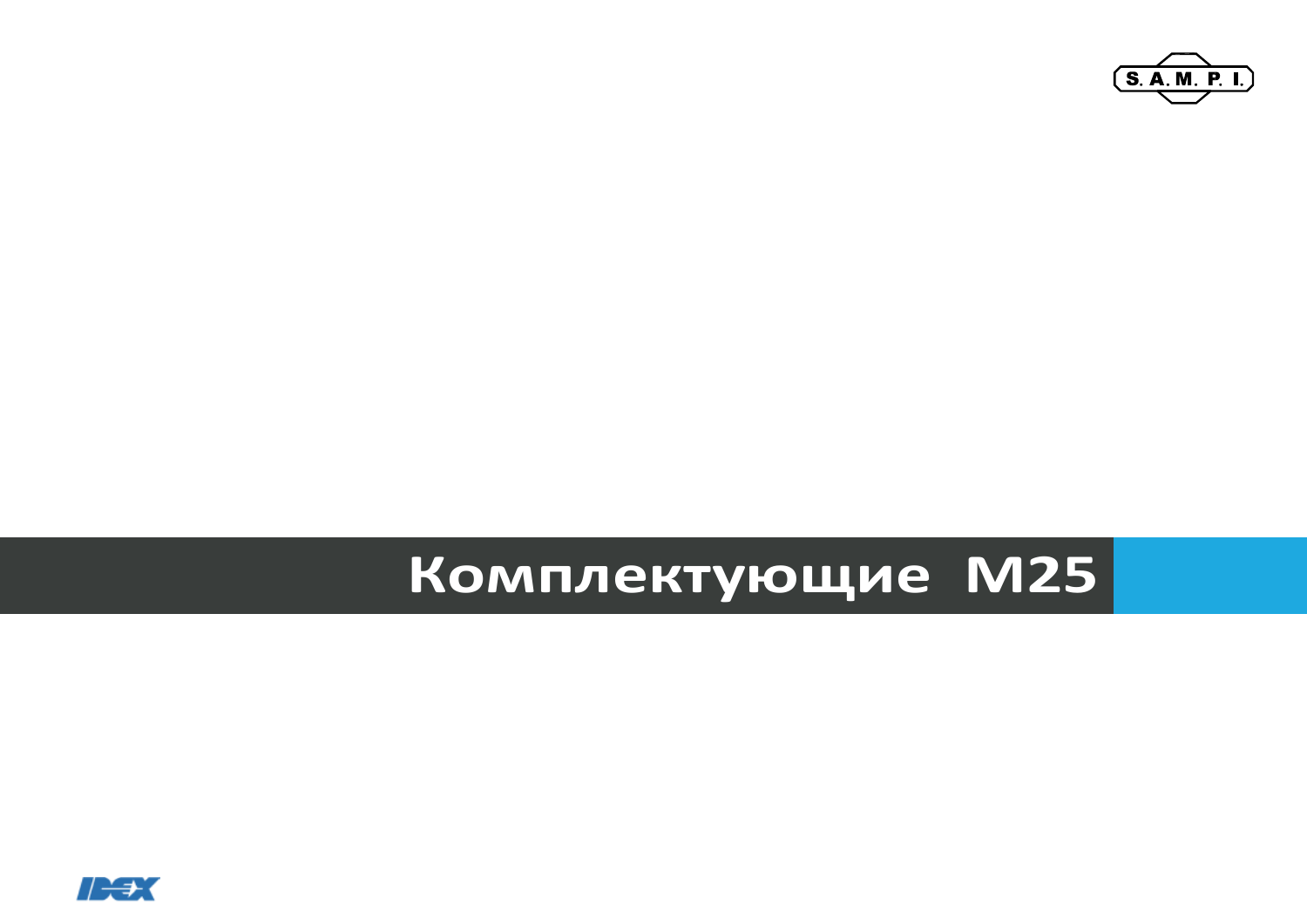#### Apr.. 2020 rev. 1

## **SPARE PARTS FOR METERS FOR M25 METERS**

|    | M15/M25/MA15 SEALS KIT BUNA<br><b>CLASS 1,2</b> |                                                     |                |  |  |  |  |  |  |
|----|-------------------------------------------------|-----------------------------------------------------|----------------|--|--|--|--|--|--|
|    | <b>CODE KRI00-501318</b>                        |                                                     |                |  |  |  |  |  |  |
|    | Items included                                  |                                                     |                |  |  |  |  |  |  |
| ID | Code                                            | Description                                         | $Q_{\cdot}$ ty |  |  |  |  |  |  |
| 2  | 10430-09200                                     | O-ring $CL.1(3)$                                    | $\overline{2}$ |  |  |  |  |  |  |
|    | 10335-06856                                     | Buna-N O-Ring                                       | 1              |  |  |  |  |  |  |
|    | 10428-04474                                     | <b>Seal Ring</b>                                    | 1              |  |  |  |  |  |  |
|    | 10450-09201                                     | O-Ring, 3.75 ID BUNA-N - 4.00<br>OD. - 240. UL APVD | 1              |  |  |  |  |  |  |

#### **M15/M25/ SEALS KITVITON CLASS 1,2 CODE 10000-501319**  ltems included ID Code 2 10430-09320 10000-06191 10428-07653 09410 Description **Q.ty O-ring CL.2 (3)** 2 O-ring,  $(.881D$  Viton) 1 O-Ring, 3.62 ID VITON - 3.88 OD 3 X .12 DIA WALL O-Ring, 3,75 ID Buna-N-4.00 OD, 1  $-240$ , UL APVD

#### **M15 DISPLACEMENT ROTOR&GEARKIT CLASS 1,2**

|                | <b>CODE KRI02-48776</b> |                                                 |                |  |  |  |  |  |
|----------------|-------------------------|-------------------------------------------------|----------------|--|--|--|--|--|
|                | Items included          |                                                 |                |  |  |  |  |  |
| ID             | Code                    | Description                                     | Q.ty           |  |  |  |  |  |
| 3              | 10155-48940             | Displac. Rotor Assy & Key<br>CL.1/2/16(1)       | $\overline{2}$ |  |  |  |  |  |
| 6              | 10163-47422             | Gear display, pinion CL.2 (1)                   | 2              |  |  |  |  |  |
| $\overline{7}$ | 10771-48348             | <b>Washer Rotor Gear</b><br>CL.1/2/4/7/14/16(1) | $\overline{2}$ |  |  |  |  |  |
| 8              | 10673-09170             | Screw 1/4x3/4                                   | 2              |  |  |  |  |  |
| 14             | 10528-501030            | Key Stainless Steel (1) (2)                     | 3              |  |  |  |  |  |

| <b>CODE KRI03-48775</b> |                |                                           |      |  |  |
|-------------------------|----------------|-------------------------------------------|------|--|--|
|                         | Items included |                                           |      |  |  |
| ID                      | Code           | Description                               | Q.ty |  |  |
| 9                       | 10675-07483    | Screw 1/4- x 1" CL.1/2/4/7/14/16<br>(2)   | 1    |  |  |
| 10                      | 10765-06174    | Washer, lock CL.1/2/4/7/14/16 (2)         | 1    |  |  |
| 11                      | 10326-48756    | Driver Packing Gland (2)                  | 1    |  |  |
| 12                      | 10161-47421    | Gear Blocking Rotor CL.2 (2)              | 1    |  |  |
| 14                      | 10528-501030   | Key Stainless Steel (1) (2)               | 3    |  |  |
| 15                      | 10153-48939    | Blocking Rotor Ass. & Key<br>CL.1/2/16(2) | 1    |  |  |

| <b>ITEMS AVAILABLE FOR PURCHASE WITH MINIMUM ORDER QUANTITY (MOQ)</b> |    |             |                      |  |  |  |  |
|-----------------------------------------------------------------------|----|-------------|----------------------|--|--|--|--|
| <b>Class</b>                                                          | ID | Code        | <b>Description</b>   |  |  |  |  |
| $\vert$ 1.2                                                           |    | 10144-47676 | <b>Plate Bearing</b> |  |  |  |  |







**IBEX**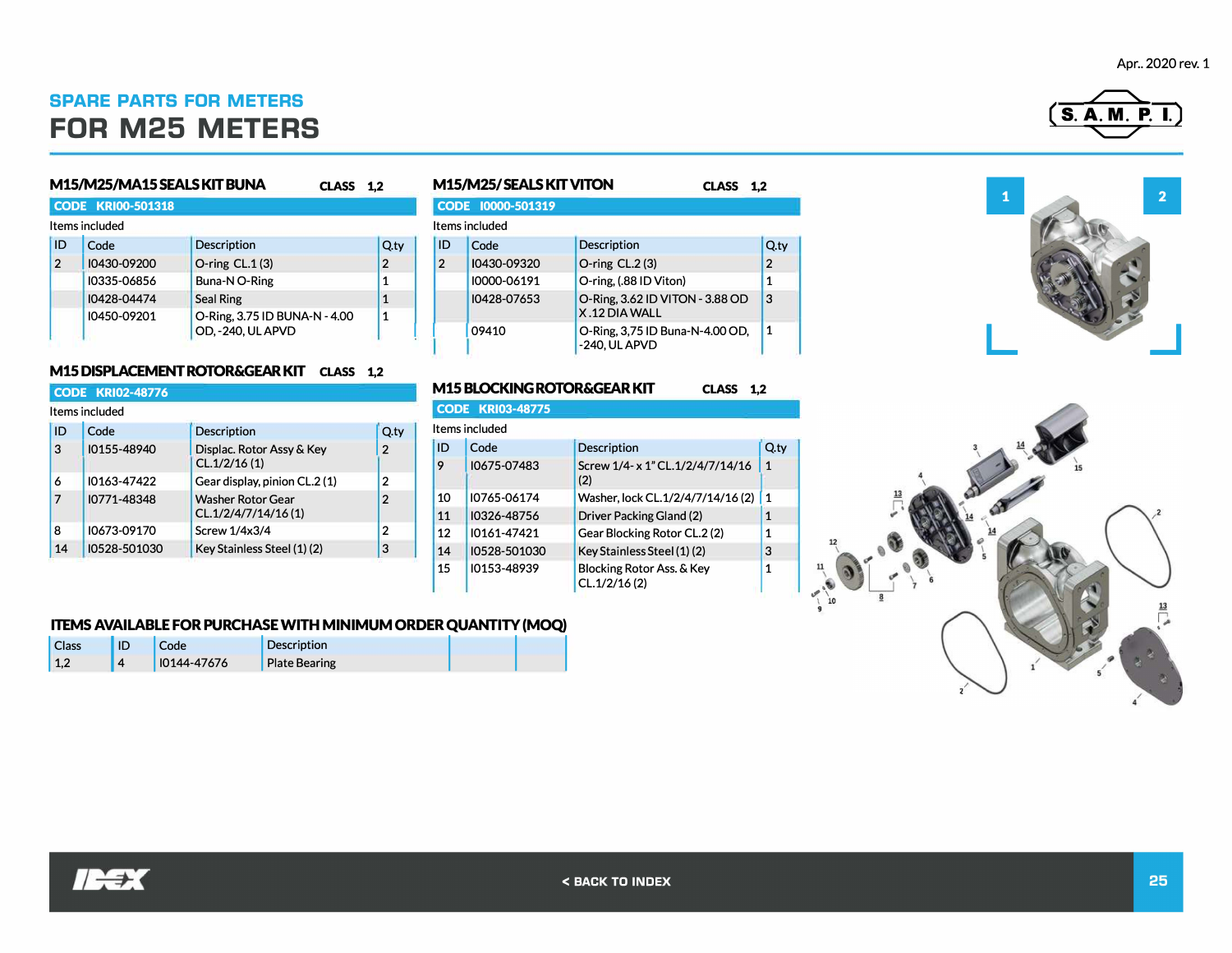# **SPARE PARTS FOR METERS FOR M25 METERS**

| M15/M25 HARDWARE KIT<br><b>CLASS</b><br>1.2 |                          |                                                                           |                |  |
|---------------------------------------------|--------------------------|---------------------------------------------------------------------------|----------------|--|
|                                             | <b>CODE KRI01-501650</b> |                                                                           |                |  |
| Items included                              |                          |                                                                           |                |  |
| ID                                          | Code                     | Description                                                               | Q.ty           |  |
| 8B ins.<br>coperchi                         | 10627-09080              | Screw                                                                     | 18             |  |
| 6 ins.<br>coperchi                          | 10673-09084              | Screw $\frac{1}{4}$ -20 x 1"                                              | 4              |  |
| 13                                          | 10611-09079              | Screw 10-24 x 5/8"                                                        | $\overline{2}$ |  |
| 8                                           | 10673-09027              | Screw 1/4x3/4<br>CL.1/2/4/7/14/16(1)                                      | 4              |  |
|                                             | 06081                    | Lock Washer, .25: Cad PItd<br>(LCR Bracket Washers)                       | 4              |  |
|                                             | 09252                    | Screw. .250-20 x 0.750: 316 SS<br>(LCR Bracket to LCR)                    | 4              |  |
|                                             | 07405                    | Screw. .250-20 x 1.00: 316 SS<br>(Counter Adapter to LCR)                 | $\overline{2}$ |  |
|                                             | 08135                    | Screw. .250-20 x 1.00: Drilled<br>Hd. 18-8 SS (Counter Adapter<br>to LCR) | $\overline{2}$ |  |
|                                             | 10000-48864              | Seal Wire Kit (Counter Adap-<br>ter to LCR)                               | 1              |  |
| <b>18A</b><br><b>bracket</b>                | N320005010A              | Screw 5 PGX10                                                             | $\overline{2}$ |  |
|                                             | 40107                    | Screw, 09079 w/Drilled Head<br>(POD)                                      | $\mathbf{1}$   |  |

### **PACKINGGLANDKITM5,7,10&15AUBUNA CLASS 1,2**

| <b>CODE KRI04-48616</b> |             |                                                              |           |
|-------------------------|-------------|--------------------------------------------------------------|-----------|
| Items included          |             |                                                              |           |
| ID                      | Code        | <b>Description</b>                                           | Q.ty      |
| $12+13$                 | KRI04-48616 | Kit: Packing Gland Assy + Gear<br>packing gland Z.12/24 CL.1 | $\vert$ 1 |

| BRACKET COUNTER ADAPTER KIT<br><b>CLASS</b><br>1.2  |                    |                                      |      |  |  |  |
|-----------------------------------------------------|--------------------|--------------------------------------|------|--|--|--|
|                                                     | <b>CODE K003-6</b> |                                      |      |  |  |  |
|                                                     | Items included     |                                      |      |  |  |  |
| ID                                                  | Code               | Description                          | Q.ty |  |  |  |
| 3                                                   | 10000-25170        | <b>Bracket Counter Adapt.</b>        | 1    |  |  |  |
| 10                                                  | N321006060Z        | Screw 6 Pgx60 8,8 Z                  | 1    |  |  |  |
| 11                                                  | 10000-25175        | <b>Plate Dust Cover</b>              | 1    |  |  |  |
|                                                     | N33000647          | Washer 12X6, 4X1, 68.8 Z ISO<br>7089 | 1    |  |  |  |
| DRIVE SHAFT KIT<br><b>CLASS</b><br>$1.2\phantom{0}$ |                    |                                      |      |  |  |  |
|                                                     | CODE 10000-501664  |                                      |      |  |  |  |

|    | Items included |                                                                    |                |  |  |  |  |
|----|----------------|--------------------------------------------------------------------|----------------|--|--|--|--|
| ID | Code           | Description                                                        | Q.ty           |  |  |  |  |
| 9  | 10000-41786    | Screw, .312-18 x 1.375; Taptite,<br>Wshr Hd, Gr 5.1 (Cover Screws) | $\overline{2}$ |  |  |  |  |
| 14 | 10574-02188    | Retaining ring                                                     | 1              |  |  |  |  |
| 15 | 10336-40818    | Pinion Gear (2:1)                                                  | 1              |  |  |  |  |
| 16 | 10382-48287    | Shaft                                                              | 1              |  |  |  |  |
| 18 | 10375-48208    | <b>Blocks Bearing</b>                                              | 1              |  |  |  |  |
| 15 | 10336-40122    | Pinion Gear (1:1)                                                  | 1              |  |  |  |  |

#### **PACKINGGLANDKITMS,7,10& 15ALNJTON CLASS 1,2**

| <b>CODE KRI04-48617</b> |             |                                                                |         |  |
|-------------------------|-------------|----------------------------------------------------------------|---------|--|
| ltems included          |             |                                                                |         |  |
| ID                      | Code        | <b>Description</b>                                             | $Q$ .ty |  |
| $12+13$                 | KRI04-48617 | Kit: Packing Gland Assy + Gear 1<br>packing gland Z.12/24 CL.2 |         |  |









Apr.. 2020 rev. 1